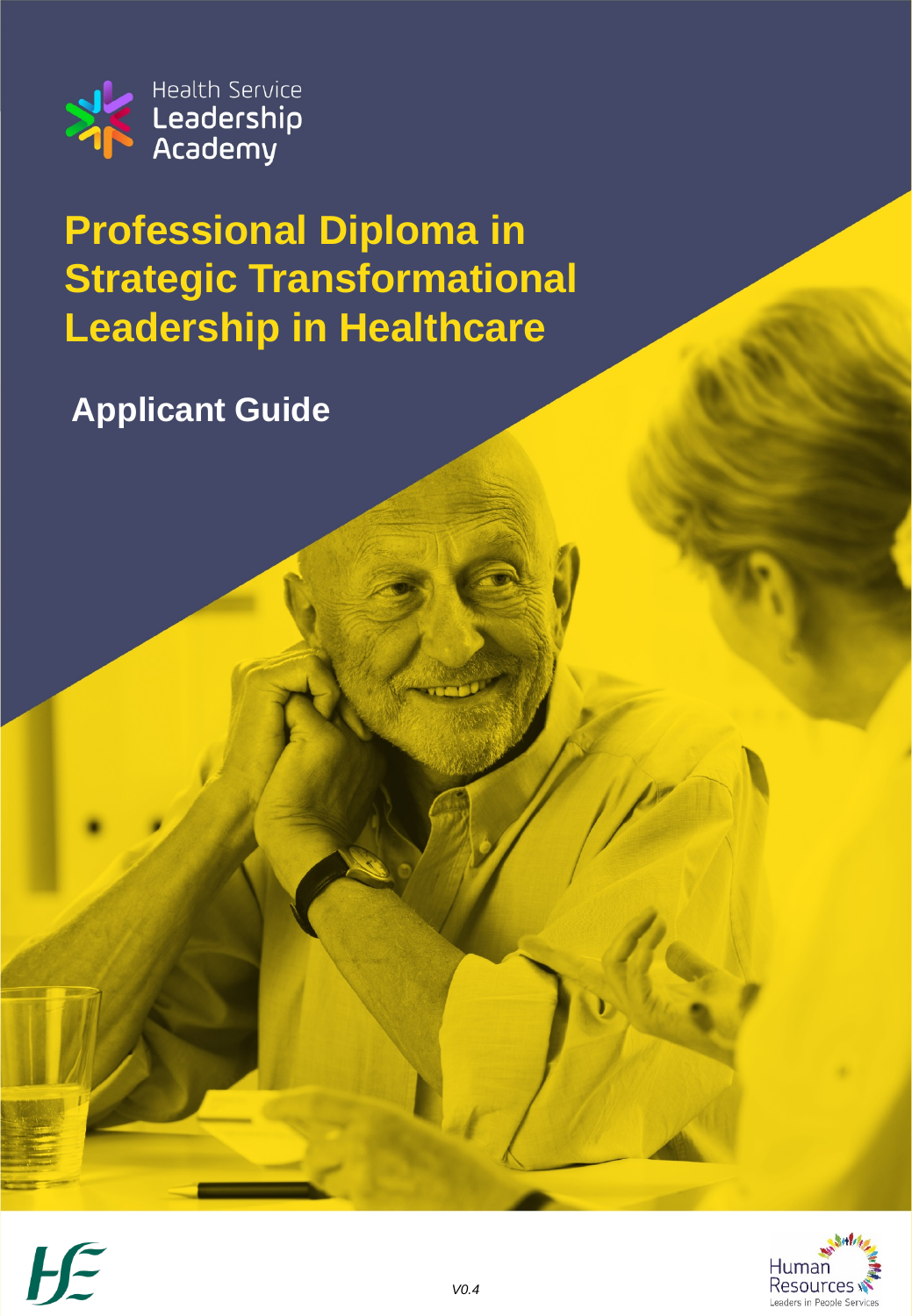

### Introduction

This Applicant Guide provides the Professional Diploma in Strategic Transformational Leadership in Healthcare\* applicants with the information they need to complete the application process and includes the following information:

| <b>Section</b>                             | Page           |
|--------------------------------------------|----------------|
| Virtual Programme Delivery                 | 3              |
| <b>Applicant Suitability</b>               | 3              |
| <b>Applicant Eligibility</b>               | 4              |
| <b>Application Process</b>                 | 5              |
| Programme Overview                         | 6              |
| <b>Programme Features</b>                  | $\overline{7}$ |
| <b>Learning Methods</b>                    | 8              |
| Programme Structure                        | 9              |
| Programme Modules and Assignments          | 10             |
| <b>Practical Arrangements</b>              | 12             |
| <b>Contact Details for Further Support</b> | 12             |

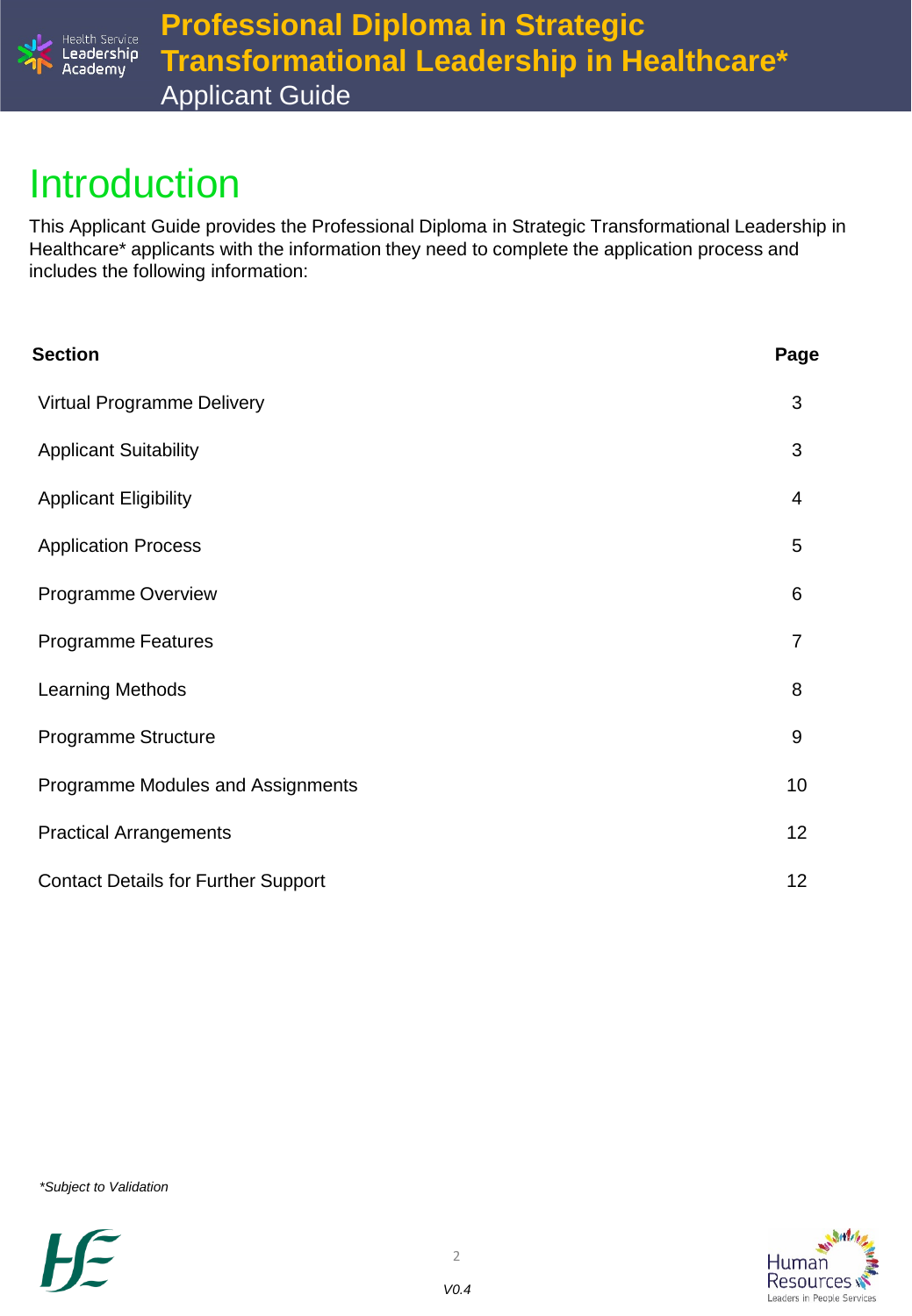

## Virtual Programme Delivery

The Professional Diploma in Strategic Transformational Leadership in Healthcare will be delivered as a virtual programme. Residentials referred to in this applicant guide will happen virtually until further notice. Should it be decided that residentials will take place face to face we will advise participants accordingly.

# Applicant Suitability

The Professional Diploma in Strategic Transformational Leadership in Healthcare has been specifically designed to provide senior leaders and managers in the Health Service with the insight, tools and frameworks needed to lead transformational change and implement strategy effectively. It will put patient/service user care at the heart of the learning journey, situating all learning and discussion around the impact on patient/service user care. It builds upon a deep insight into each leader's personal leadership capability, supports them in understanding and leading transformational change and culminates with building the ability to implement Health Service strategy at pace and in difficult and challenging circumstances.

The programme takes places over six months and is for clinical and non-clinical colleagues within the health service who are experienced senior leaders and managers looking to progress their careers.

It is aimed at those who:

- Are experienced senior leaders/managers who may already be on the senior leadership/management team of their organisation
- Are experienced leaders/managers who are aspiring to be on the senior leadership/management team of their organisation, and are likely to be ready to apply for such a leadership role in the next two years
- Are excited by the opportunity to apply new skills, learning and behaviours directly to real-time work related improvements
- Are willing to commit to at least 10 hours learning a week over the course of a 6 month period
- Are willing to commit to full attendance at all aspects of the programme

This is a rewarding, yet challenging, programme and will require dedicated time outside the residential activity and application of learning in the workplace.



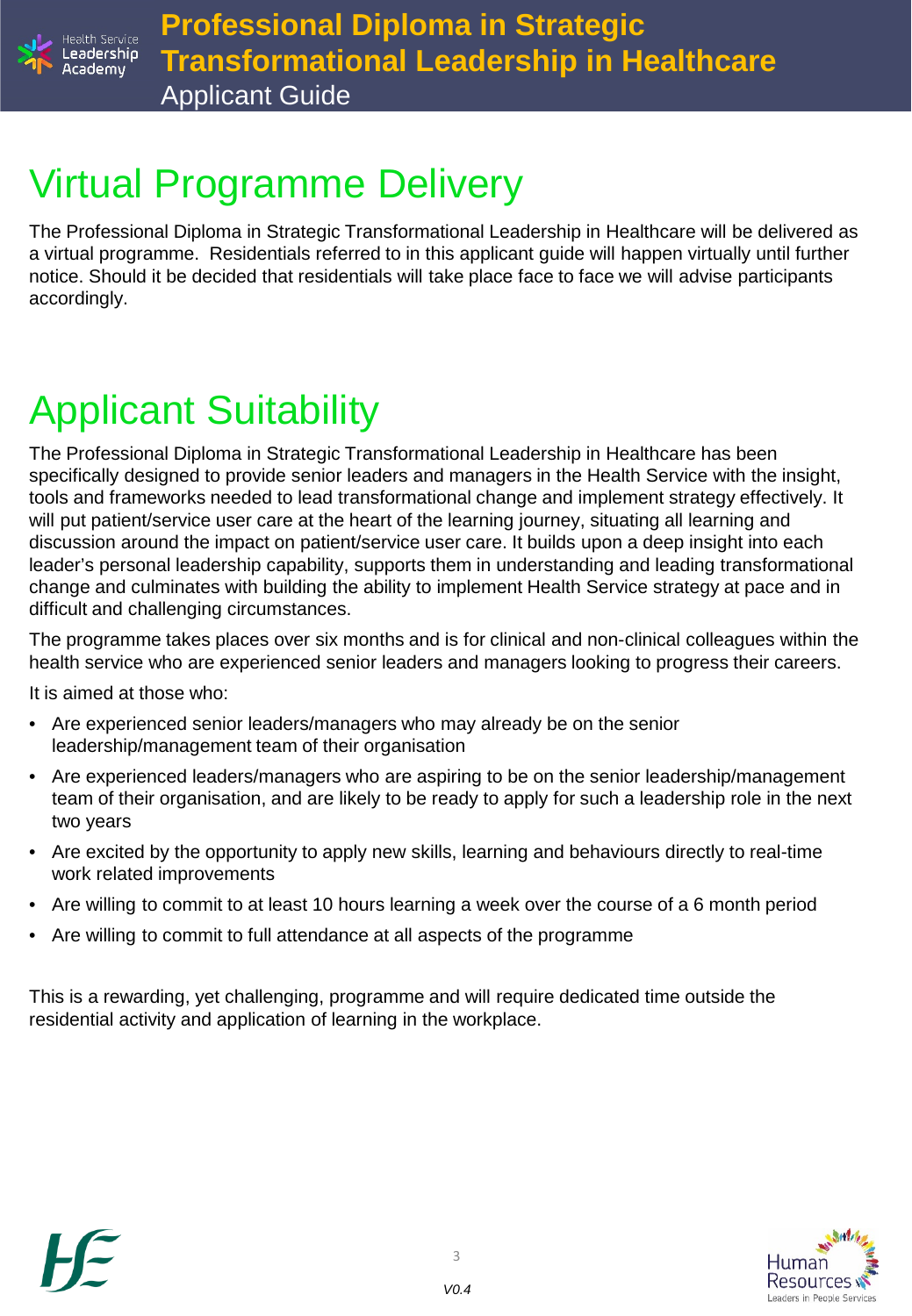

# Applicant Eligibility

The Professional Diploma in Strategic Transformational Leadership in Healthcare (NFQ Level 9) is awarded by UCC. To be eligible for the programme applicants should hold:

• A relevant academic qualification at primary degree level

### **OR**

• An equivalent professional qualification

### **OR**

• Provide evidence of relevant work based experience and / or learning

In addition to the academic eligibility criteria above and the *suitability criteria* on the previous page, applicants must also:

- Be an employee of the HSE, TUSLA, a Section 39 hospice, or a body which provides service on behalf of the HSE under Section 38 of the Health Act 2004
- Satisfactorily complete the application process

Selection criteria will include:

- Applicant's personal statement
- Applicant's leadership/management experience
- The senior line manager supporting statement
- Applicant's previous leadership/management development programmes undertaken
- Creation of the best possible mix of participants from eligible applicants

In order to maximise the learning within each cohort undertaking Professional Diploma in Strategic Transformational Leadership in Healthcare the Health Service Leadership Academy will seek to create the best possible mix of participants from eligible applicants. This will include having a mix of clinical and non-clinical participants, a mix of disciplines and professions and a mix of locations and types of health service organisations. In striving to achieve a strong mix for each cohort this may result in some eligible participants not being offered a place on the next cohort.

In these circumstances and in the event of oversubscription, a waiting list will be established for eligible participants to whom places may be offered on a subsequent cohort.

You may be contacted by the Programme Director or a member of the Health Service Leadership Academy Team if clarification is required on any aspect of your application.



 $\Delta$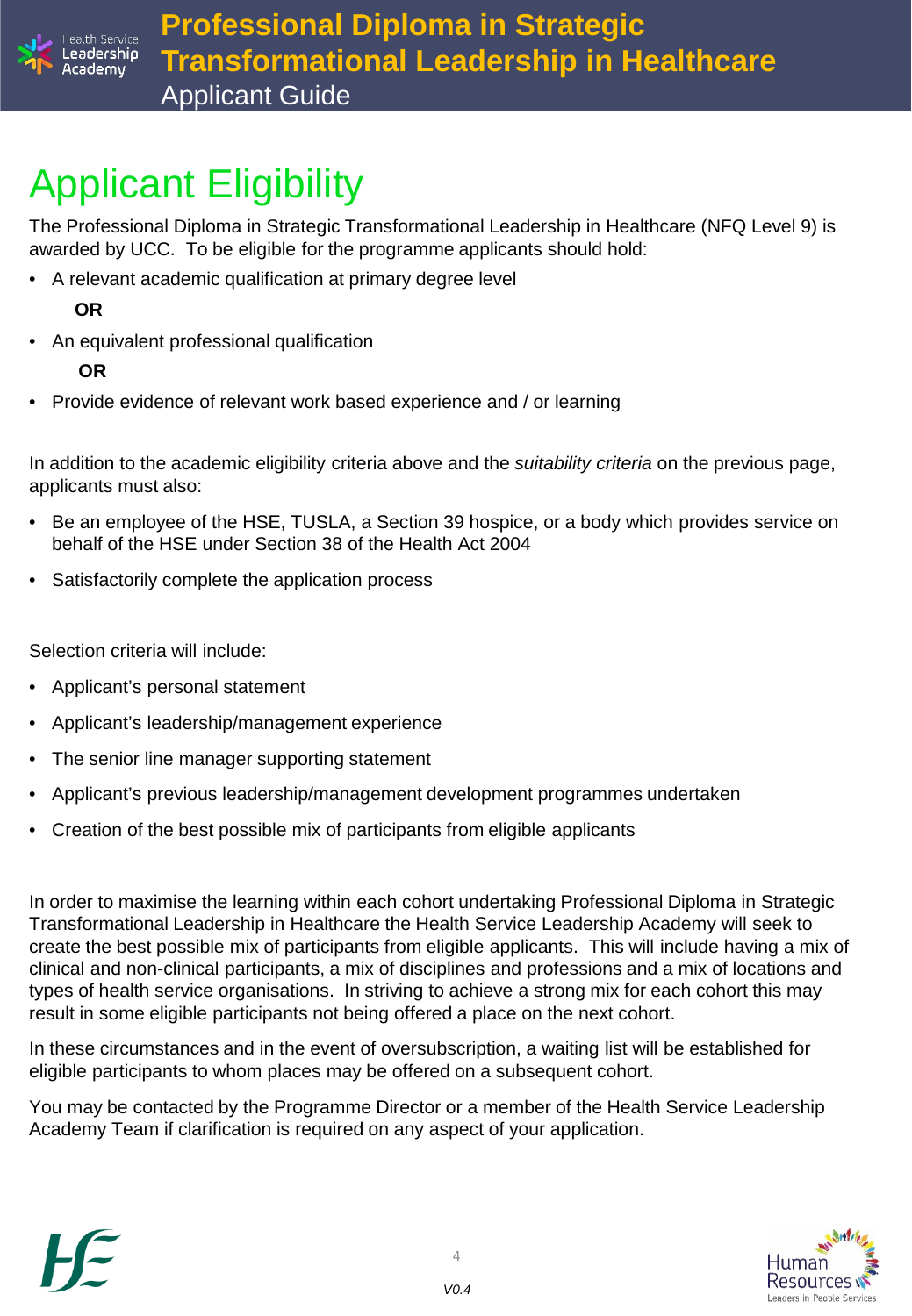

# Application Process

In order for you to be considered for the programme, there are a number of steps that must be completed:



Leaders in People Services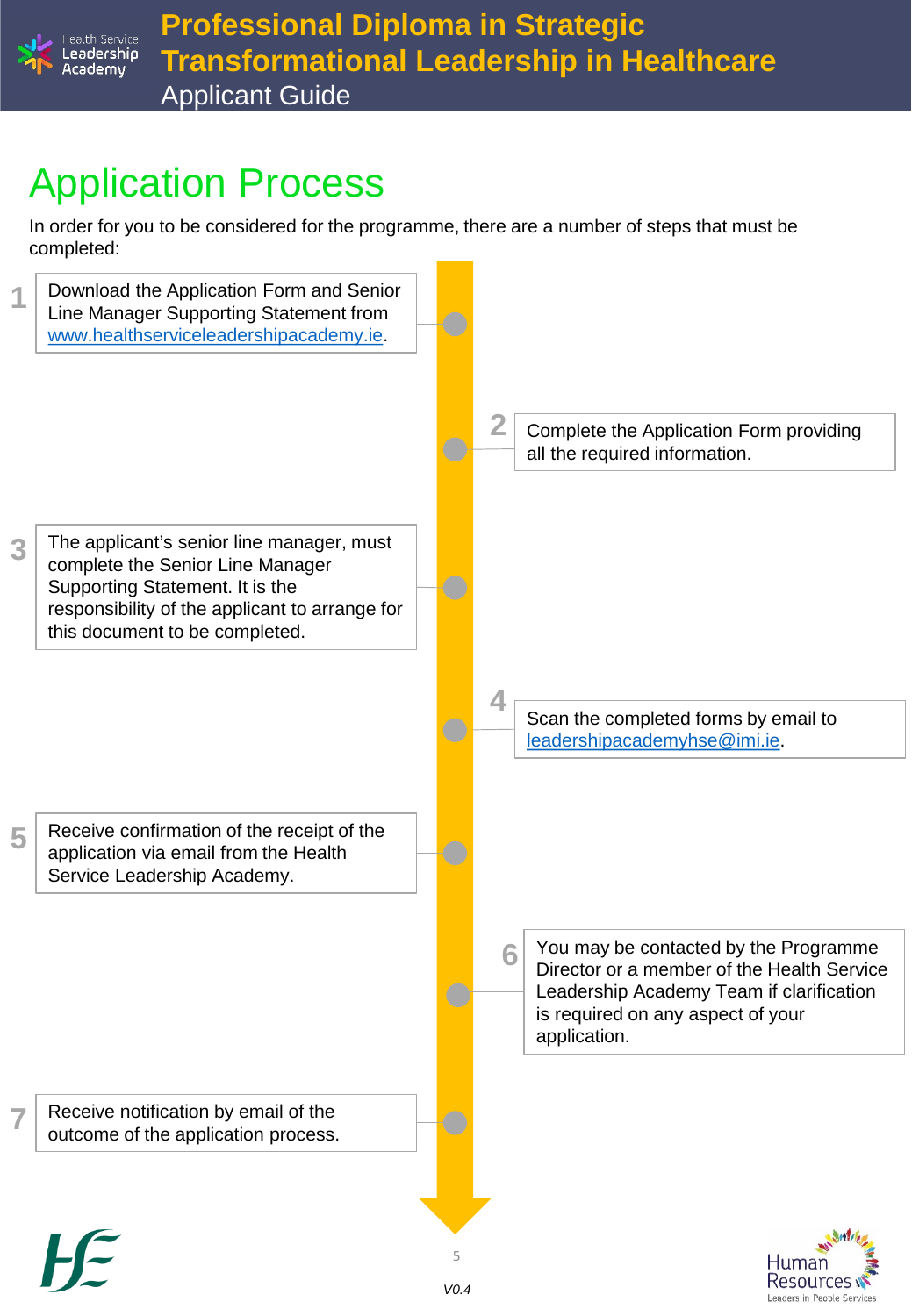

### Programme Overview

| <b>Programme Title</b>     | Professional Diploma in Strategic Transformational Leadership in<br>Healthcare*                                      |
|----------------------------|----------------------------------------------------------------------------------------------------------------------|
| <b>Qualification</b>       | Professional Diploma in Strategic Transformational Leadership in<br>Healthcare* (awarded by University College Cork) |
| <b>Length of Programme</b> | 6 months, part-time                                                                                                  |
| <b>Time Commitment</b>     | At least 10 hours per week                                                                                           |
| <b>Faculty</b>             | Delivered by the IMI                                                                                                 |
| <b>Modes of Learning</b>   | Online, residential workshops, peer learning circles                                                                 |
| <b>Attendance</b>          | 4 residential sessions totalling a minimum of 7 days over the programme                                              |
| <b>Requirements</b>        | A minimum of 3 peer learning circle days over the programme                                                          |
| <b>Attendance</b>          | 100% attendance at all elements is required                                                                          |

*\*Subject to Validation*

The Professional Diploma in Strategic Transformational Leadership in Healthcare is designed to meet healthcare challenges now and into the future and will enable you to lead transformational change and implement Health Service strategy to deliver real improvements for patients and service users. The programme is designed to support you in developing the insights, skills and knowledge to lead transformational change and implement strategy successfully at senior leadership/management level. The Professional Diploma in Strategic Transformational Leadership in Healthcare facilitates collaboration with colleagues and peers using your own experiences to solve difficult problems, building your own support network with other participants throughout the healthcare system.

The programme supports you in your role and future career by:

- Providing a breadth of knowledge focusing on the systematic acquisition and understanding of leadership principles by exploring key themes through the lens of relevant theoretical and practical applications.
- Facilitating you to create and interpret new ideas with advanced scholarship supported by your personal reflections and peer review.
- Developing a range of new skills through hands-on practical techniques, toolkits and materials.
- Experimenting with new ideas and engaging in critical dialogue with peers to communicate and explore results of research and innovative ideas.
- Examining the need to make evidence-based decisions, balancing the leveraging of healthcare analytics with professional judgement under challenging circumstances.



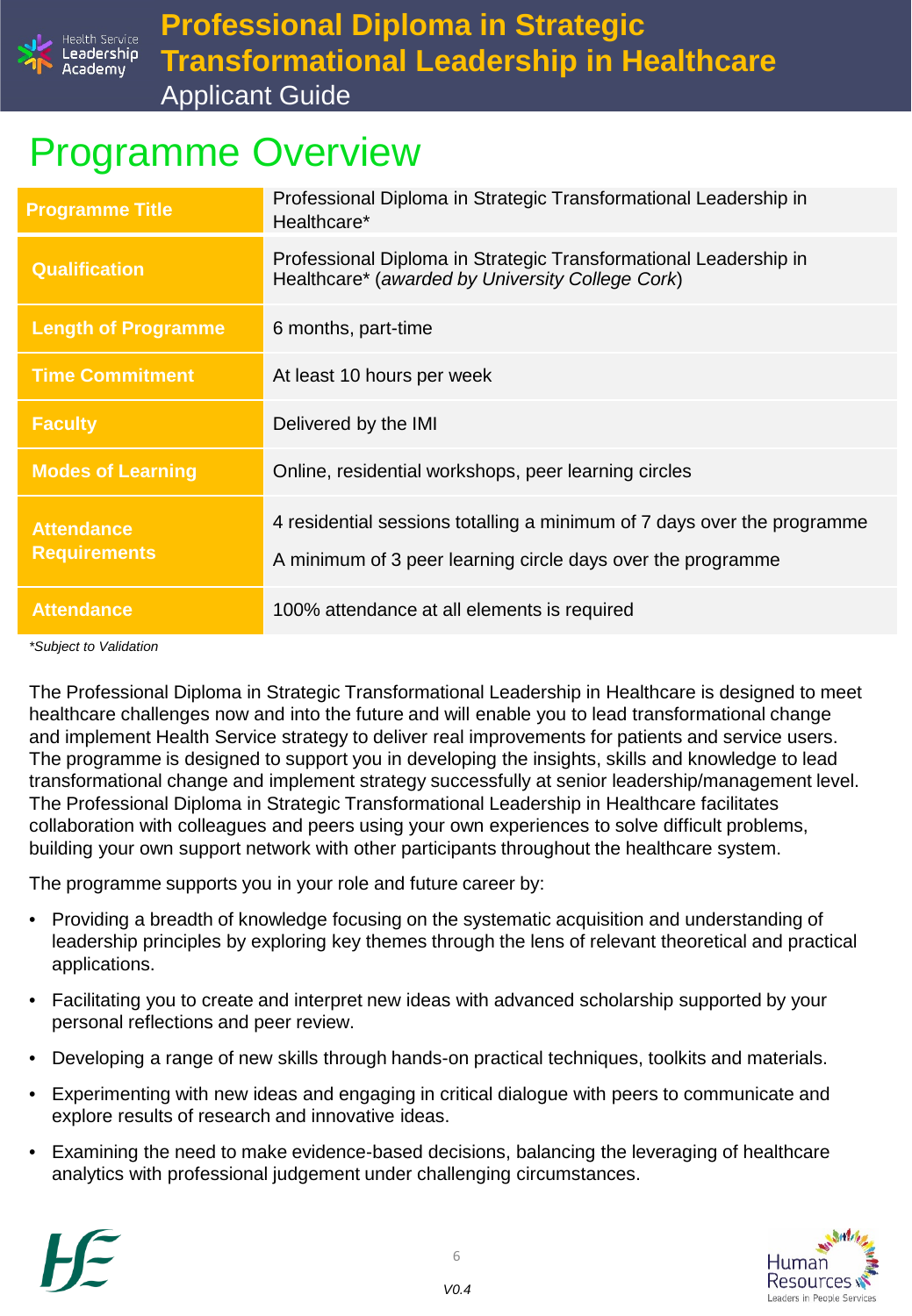

### Programme Overview Continued

- Learning to scrutinise and reflect on social norms and relationships and where appropriate make changes.
- Exercising autonomy to evaluate yourself through personal reflection, required readings, and personal research to explore a relevant complex issue.

# Programme Features

The programme will include several features that have been designed to maximise the impact of the programme:

#### **Psychometrics and Debrief**

You will complete the following two psychometrics:

- Mayer Salovey Caruso Emotional Intelligence Test (MSCEIT) the most scientifically robust ability test of Emotional Intelligence.
- Hogan Development Survey: Deeper dive into derailers for senior leaders.
- You will attend a one-to-one psychometric feedback and debriefing session which will focus on selfawareness and areas for personal and professional development. This includes the analysis and evaluation of abilities to productively manage relationships, enhance mindset and behaviours, and expand presence as an impactful and transformational leader.

#### **Pre- and Post- Leadership Evaluation**

• A bespoke questionnaire will assess your leadership skills pre- and post-programme. This will enable you to self-assess yourself in the specific areas of each module and will provide insights into programme impact and further areas for development.

#### **Peer Learning Circles**

• You will participate in a peer learning circle (see Learning Methods on page 8 for further information).

#### **Panel Poster/Presentation Day**

• The final day of the programme involves you presenting a poster of your plan for an implementable transformational change in your area of the health service. The day will be split into two parts: a morning session when a panel of assessors from the IMI will review the posters and discuss the plan with each participant in order to grade the output; an afternoon session when the other participants and senior staff from the health service will be invited to walk through the poster gallery and discuss the proposal with each participant.



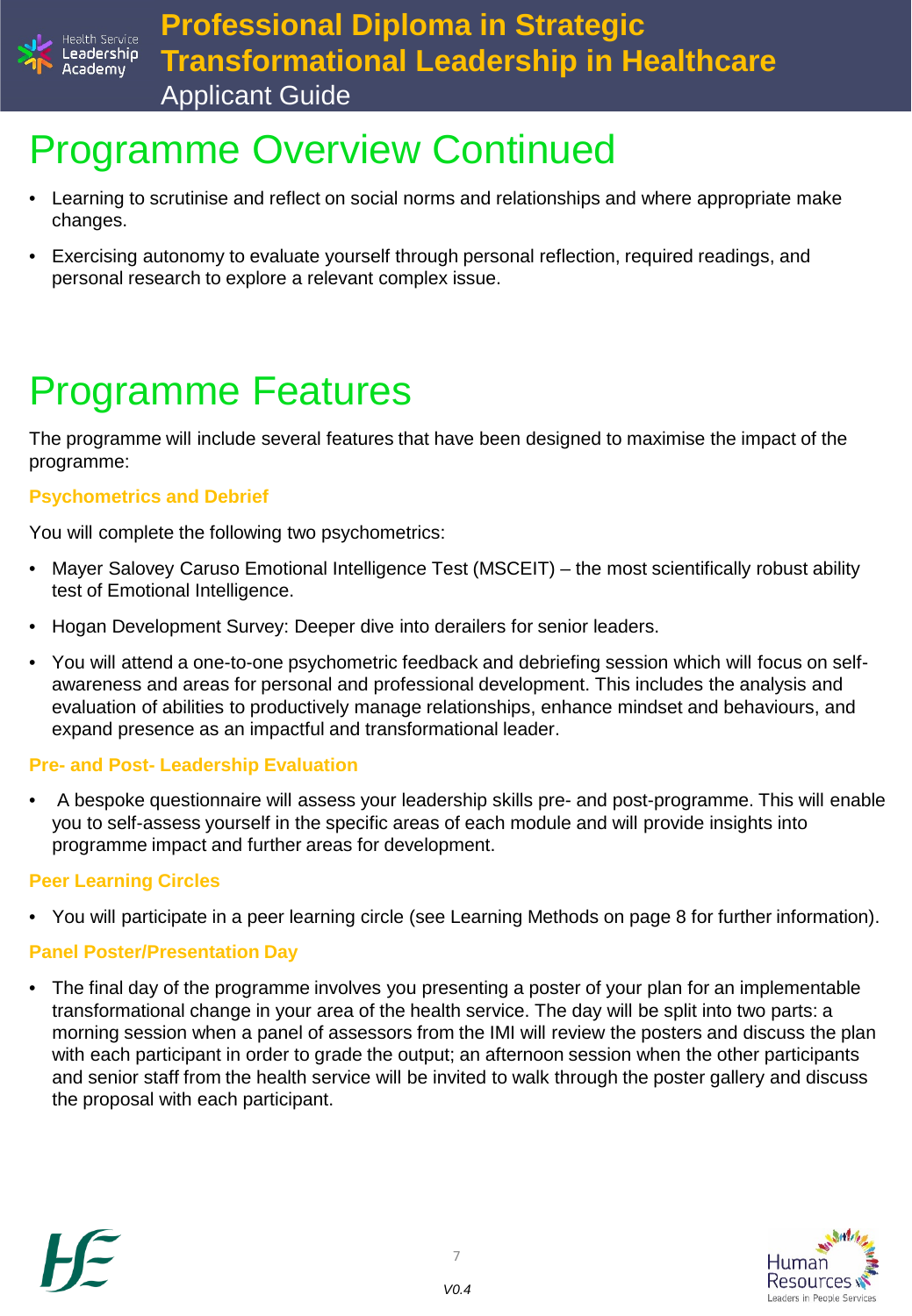

# Learning Methods

The programme is delivered using the following core learning methods: 60% self-directed learning (academic content and assignments) 30% virtual residential learning (academic content and peer interaction) 10% peer to peer learning (academic content and peer learning circles)

#### **Self-directed Learning**

- You will engage in a significant amount of self-directed learning, including reading of assigned material and preparation of assignments. While the required reading is essential for a complete grasp of the topics, additional reading is provided so that you can go deeper into any topic if you wish.
- The Health Service Leadership Academy Virtual Campus is where you can find all the resources needed for your studies. It can be accessed at any time and on any device, at a time and place which suits you.
- It is unlikely that you will need to read academic material beyond the required and additional reading lists, but you may need to access and assimilate health care specific material from other resources*.*

### **Virtual Residential Workshops**

• There are four residential workshops during the course of the programme; the dates of which can be found on our website. We recognise that participants will have experience of working within the healthcare system and the sessions are interactive so we can leverage the experience of participants.

#### **Peer to Peer Learning**

• Your peer learning circle meetings provide a space for peer review, exploration, and synthesis where you can experiment with ideas and skills to enhance leadership practice and behaviours. This will involve interactive learning to review readings, respond to content questions and collaborate with colleagues. Your peer learning circle will support the individual and collective process of sensemaking and meaning-making in a disruptive and transformational environment. You will collectively support and challenge each other to understand the changes needed and to identify the choices available. The three peer learning circle meetings take place after the first, second and third residentials respectively, on dates agreed between the peer learning circle and the tutor assigned to facilitate and support the learning.



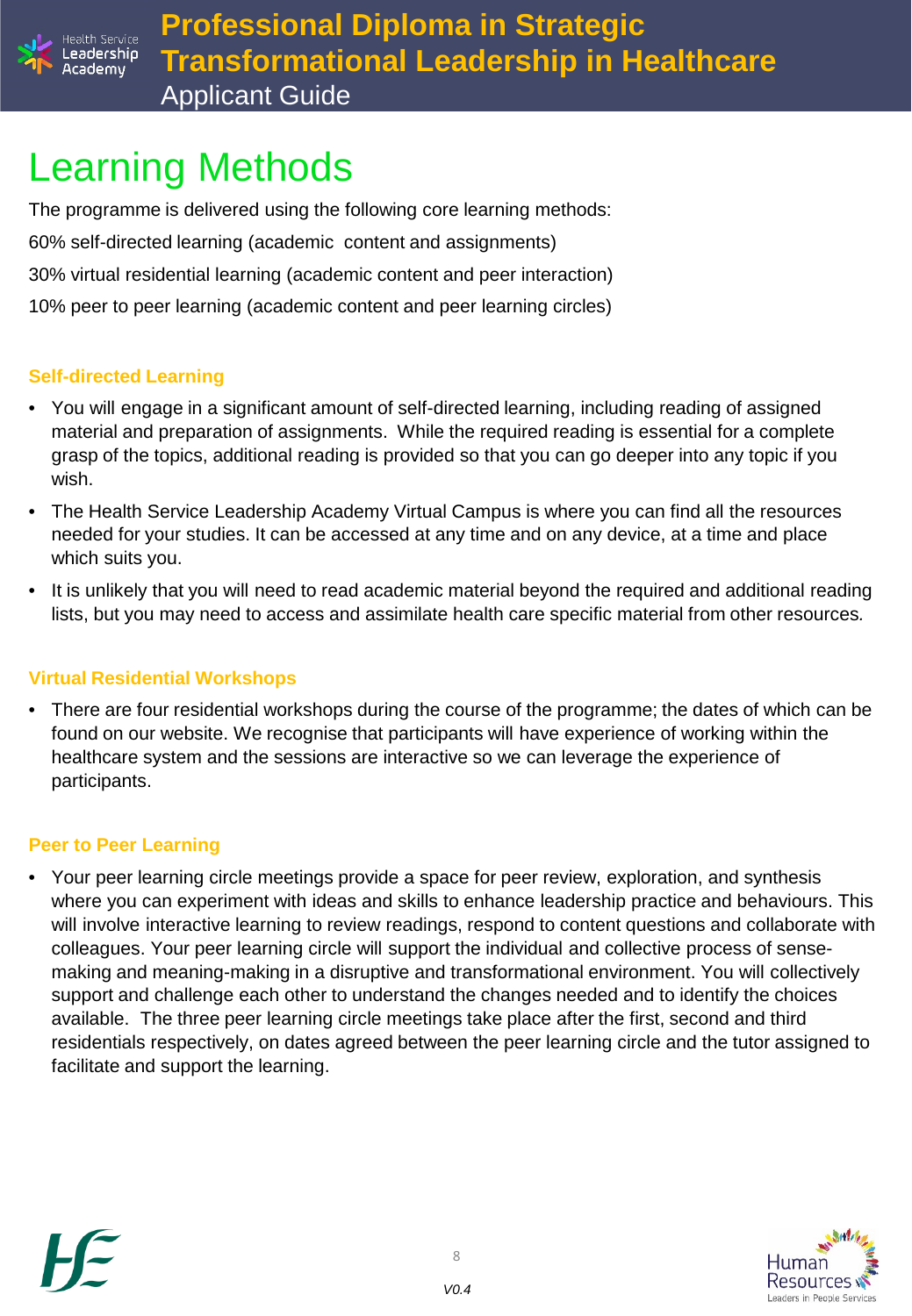

### Programme Structure

The programme consists of a circa six month learning journey comprising three modules and a programme assessment day. The modules provide practical knowledge and skills to inform the leadership of transformational change in the healthcare environment. At the programme assessment day you will present a poster.

The programme involves at least 10 hours a week, in which you will explore a series of leadership and management themes that will support your development to achieve the learning aims of the programme which are to:

- Leverage deep insight into your personal leadership capability and create a meaningful personal implementation development plan.
- Evaluate the full power of equality, diversity, and inclusion to lead, inspire and motivate a diverse healthcare workforce to optimise patient and service user outcomes.
- Analyse complex decisions and act courageously in the service of patients and service users where appropriate.
- Critically examine the significance of organisational purpose and the role of environmental, social and governance criteria in strategic decision-making in healthcare.
- Formulate a comprehensive range of practical recommendations for developing best-practice leadership to impact organisational and patient-centric outcomes.
- Critique models of social, emotionally intelligent, and compassionate leadership to identify applications to healthcare.
- Create alignment between overall Health Service strategy and implementation plans in participantspecific contexts that puts patient and service user outcomes at the heart of strategy implementation.

The Professional Diploma Strategic Transformational Leadership in Healthcare components are as follows:

| <b>Professional Diploma in Strategic Transformational</b><br><b>Leadership in Healthcare</b> |                                                  |  |  |
|----------------------------------------------------------------------------------------------|--------------------------------------------------|--|--|
| 1                                                                                            | Defining and Refining Senior Leadership Presence |  |  |
| $\mathcal{P}$                                                                                | Leading Transformational Change                  |  |  |
| 3                                                                                            | Leading Effective Strategy Implementation        |  |  |
| 4                                                                                            | <b>Programme Assessment Day</b>                  |  |  |



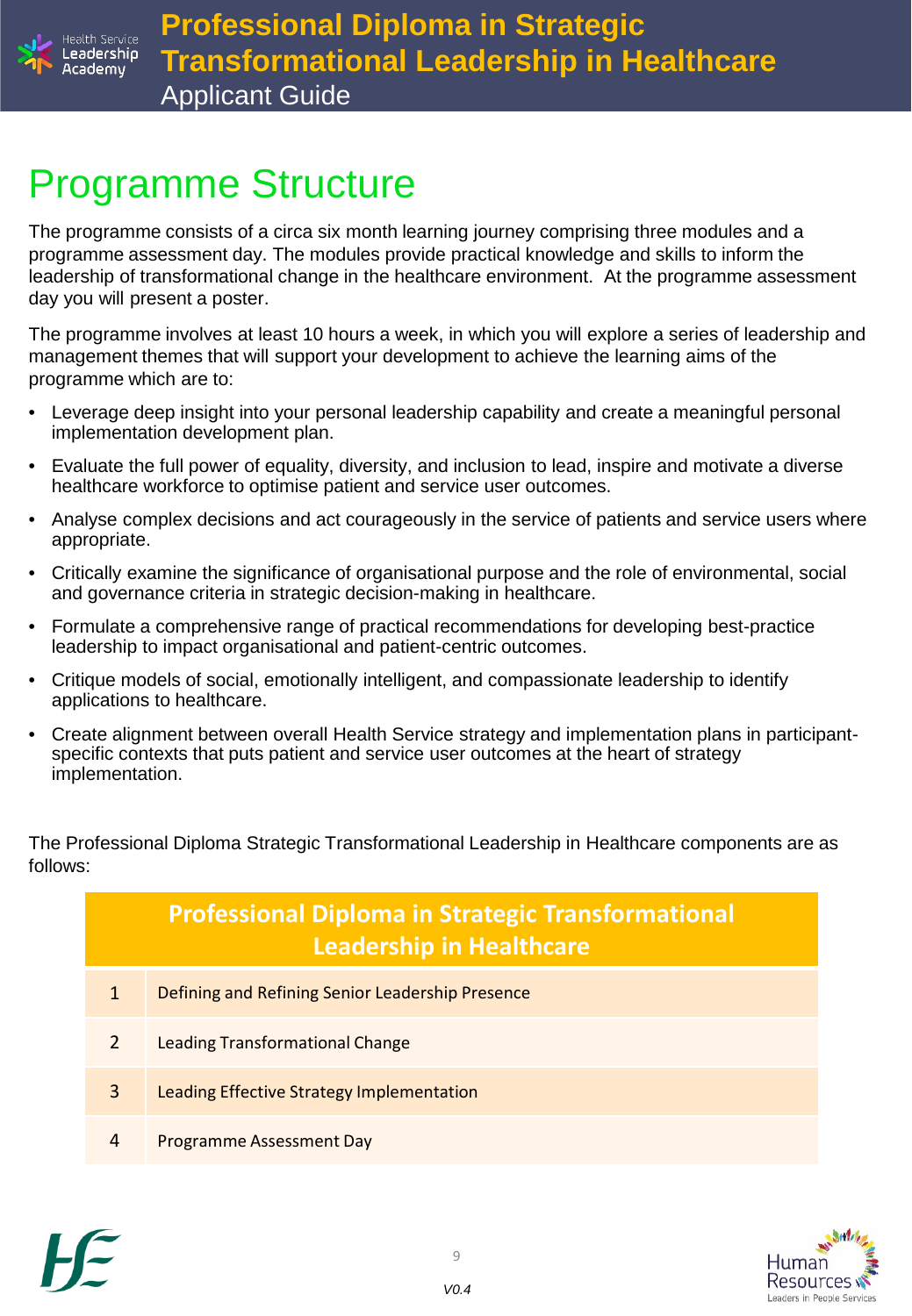

### Programme Modules and Assignments

### **Module 1: Defining and Refining Senior Leadership Presence**

This module will highlight the experiences of patients/service users in the health service, encouraging you to reflect on the key learning points from their experiences for you as a senior manager and leader. The module will equip you to understand and further develop your personal leadership style. It will increase your readiness to have conversations about diversity, inclusion and power. It will also develop your ability to lead more inclusive organisations that promote staff engagement and improve healthcare outcomes.

Indicative module content:

- Patient/service user experience
- Leadership capabilities
- Leadership derailers
- Importance of self-reflective practice
- Collective leadership
- Morale courage
- Collective intelligence
- Collective transformational leadership
- Diversity, inclusion and power

**Assessment** 180 Day Personal Development Implementation Plan.

### **Module 2: Leading Transformational Change**

This purpose of this module is to enable you to comprehend and evaluate transformational leadership models in the context of environments of change and transition. It will increase your understanding of influencing styles and your ability to think strategically. In addition, the module will address social, emotional and compassionate leadership perspectives.

Indicative module content:

- Growth through transformation
- The healthcare workplace as a system: clashing cultures and priorities
- Change management theory overview
- The three dimensions of success: results/process and relationships
- Leading collaborative change
- Separating tasks from transactions
- Transformational leadership
- Compassionate leadership

**Assessment** 3,000 word Reflective Essay.



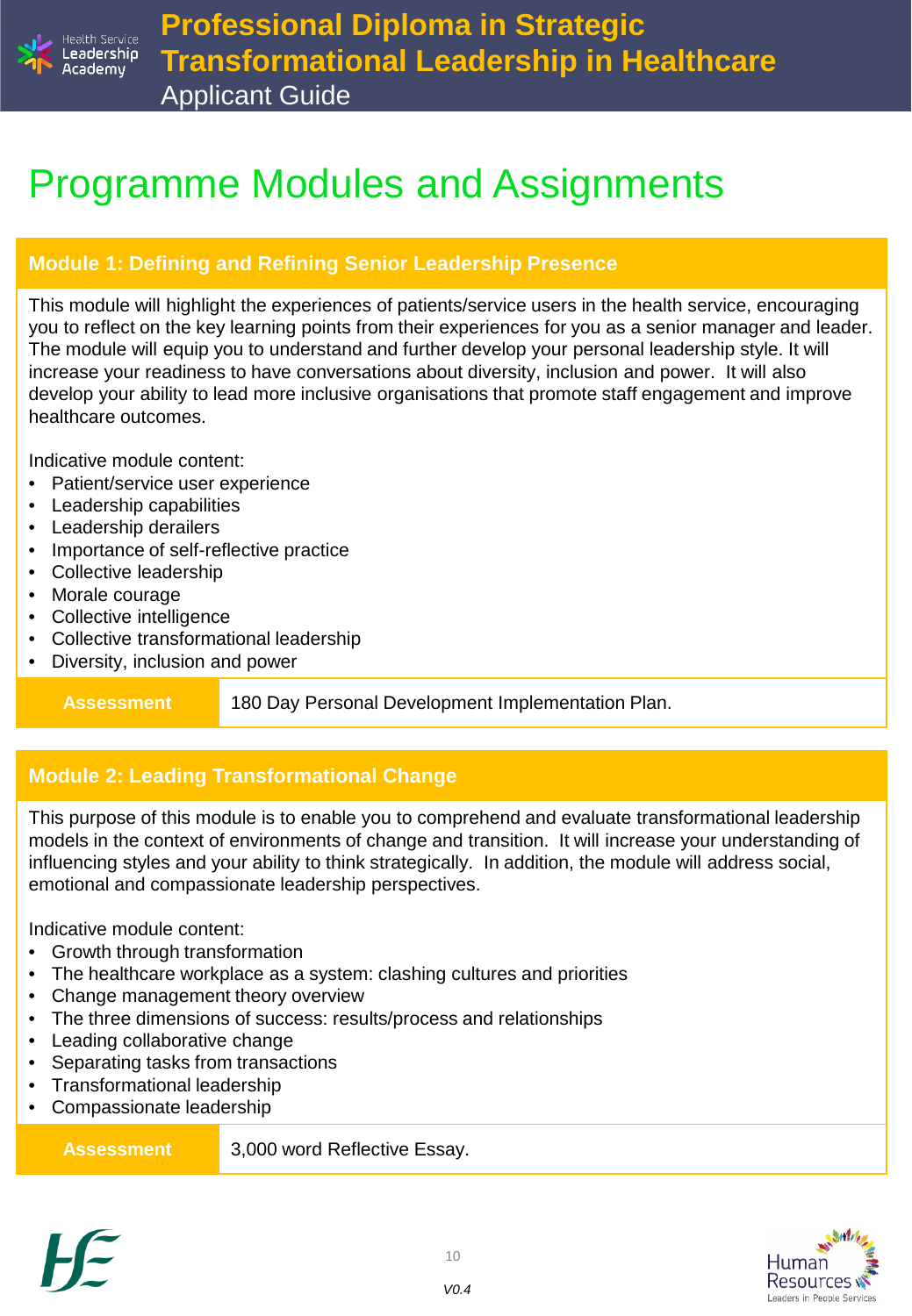

**Professional Diploma in Strategic Transformational Leadership in Healthcare** Applicant Guide

#### **Module 3: Leading Effective Strategy Implementation**

This module will differentiate the strategy development and strategy execution processes. It will equip you to develop a personal vision for transformational strategy and to critically evaluate and address strategic challenges. It will enable you to formulate evidence-based decisions utilising enhanced strategic planning and analysis techniques. It will also equip you to construct transformational and patient-centred strategic implementation imperatives for the health service.

Indicative module content:

- Differentiating a leader of strategy development from a leader of strategy implementation
- Strategic implementation imperatives in the health service
- Five stages of effective team strategy dialogue
- Exponential organisations
- Strategic planning and analysis
- Leading people with me
- Making hard decisions and focusing on vital imperatives
- Evidence based decision making

| <b>Assessment</b> | A Poster to be presented.<br>250-word Executive Summary.<br>A recorded Ted-Talk. |
|-------------------|----------------------------------------------------------------------------------|
|-------------------|----------------------------------------------------------------------------------|